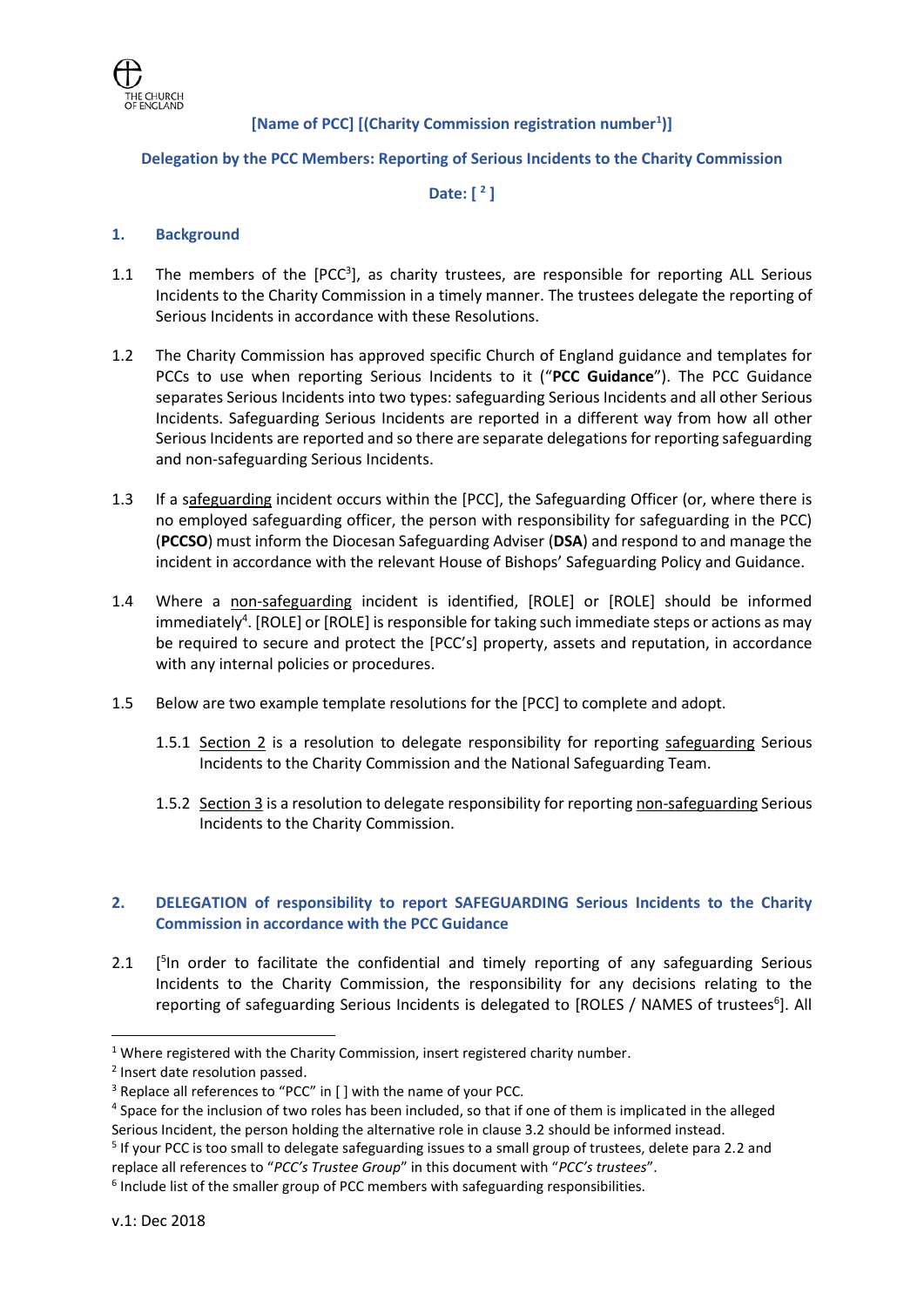

references to the Trustee Group in this delegation are references to this smaller group of trustees.]

## 2.2 *The following responsibilities are delegated to the [PCC's] Safeguarding Officer<sup>7</sup>*

- Responsibility for contacting the DSA, if they consider a safeguarding Serious Incident may have occurred and providing the DSA with any information required.
- Responsibility for liaising with the DSA and reporting back to the Trustee Group on the management and reporting of the safeguarding Serious Incident by the DSA and the Diocesan Secretary (**DS**), including:
	- $\circ$  if the DSA and DS consider that the incident does NOT need to be reported to the Charity Commission, why this is the case;
	- o whether the incident will be individually reported or included in the next bulk report;
	- $\circ$  approval of a draft report for a high-risk incident (i.e. one which will be individually reported);
	- o providing the [PCC's] trustees with a copy of any safeguarding Serious Incident reports submitted to the Charity Commission by the Diocesan Secretary (**DS**) on behalf of the [PCC].
- 2.4 *The following responsibilities are delegated to the Diocesan Safeguarding Adviser and the Diocesan Secretary:*
	- The DSA is responsible for deciding, in consultation with the DS, whether a safeguarding incident is sufficiently "Serious" to be reported to the Charity Commission and, if so, whether it should be reported individually or included in the next bulk report.
	- The DSA is responsible for reporting back to the PCCSO on whether the incident is sufficiently "Serious" to be reported to the Charity Commission and, if so, whether the incident is to be individually reported or included in the next bulk report. If an incident does NOT need to be reported to the Charity Commission, the DSA should provide the PCCSO with an explanation of this decision, so the PCCSO can report back to the Trustee Group.
	- The DSA is responsible for preparing the safeguarding Serious Incident Report. Where the report relates to a high-risk incident (i.e. one which is to be individually reported), the DSA is responsible for providing the draft report to the PCCSO for approval by the Trustee Group.
	- The DS is responsible for submitting safeguarding Serious Incident reports to the Charity Commission, on behalf of the [PCC's] trustees.
	- The DS is responsible for sending copies of any Serious Incident reports submitted to the Charity Commission to the National Safeguarding Team and the PCCSO.

 $\overline{a}$ 

<sup>&</sup>lt;sup>7</sup> Where there is no safeguarding officer, this is a reference to the person with responsibility for safeguarding in the PCC.